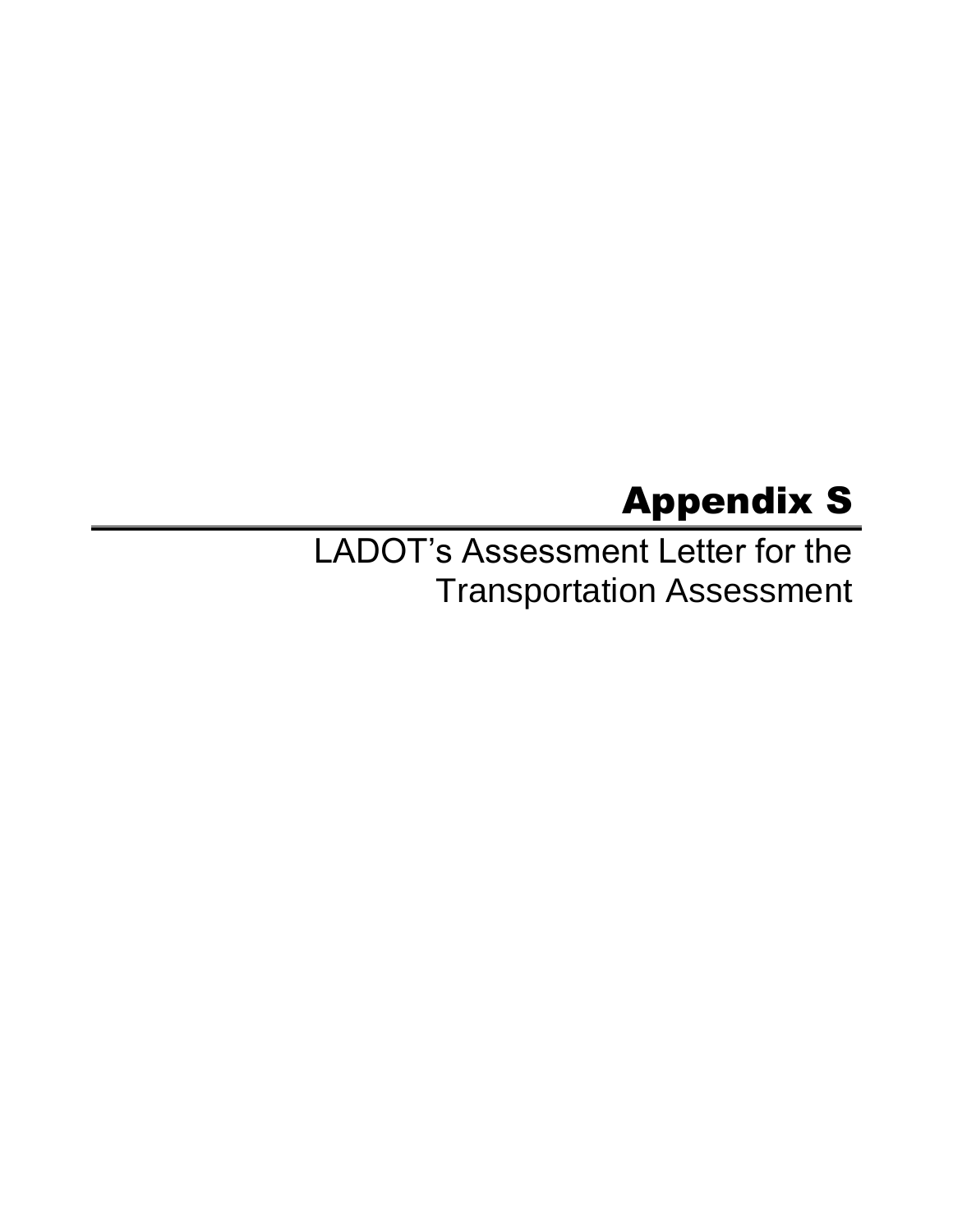**From:** Kevin Arucan <kevin.v.arucan@lacity.org> **Sent:** Wednesday, December 8, 2021 1:39 PM **To:** Rey Fukuda <rey.fukuda@lacity.org> **Cc:** Rachel Om <R.Om@fehrandpeers.com>; Tom Gaul <T.Gaul@fehrandpeers.com> **Subject:** 1360 N Vine Street - Updated Transportation Assessment Response

Hi Rey,

LADOT has reviewed the updated transportation assessment, dated November 2021, prepared by Fehr & Peers for the mixed-use project located at 1360 North Vine Street. Please consider this email as an approval for the updated transportation assessment. The revised study no longer proposes three office options, but instead proposes two Residential Options and two Office Option. The results of the analysis will not change with the update. Below is a comparison between the updated project and the previous project.

| <b>Previous</b>                       |                           |                        |                          |                        |  |  |
|---------------------------------------|---------------------------|------------------------|--------------------------|------------------------|--|--|
| <b>Land Use</b>                       | <b>Residential Option</b> | <b>Office Option A</b> | <b>Office Option B</b>   | <b>Office Option C</b> |  |  |
| Single Family                         |                           |                        | 12 du                    |                        |  |  |
| Multi-Family                          | 429 du                    |                        | $\overline{\phantom{0}}$ |                        |  |  |
| <b>General Retail</b>                 | 5,000 sf                  |                        | -                        |                        |  |  |
| Supermarket                           | 55,000 sf                 |                        | -                        |                        |  |  |
| High-Turnover Sit-<br>Down Restaurant | 8,988 sf                  |                        | -                        |                        |  |  |
| <b>Quality Restaurant</b>             |                           | 20,902 sf              | 11,914 sf                | 11,914 sf              |  |  |
| <b>General Office</b>                 |                           | 463,521 sf             | 463,521 sf               | 472,509 sf             |  |  |

| <b>Updated</b>                        |                                                                        |                                                                         |                                                              |                                                               |  |
|---------------------------------------|------------------------------------------------------------------------|-------------------------------------------------------------------------|--------------------------------------------------------------|---------------------------------------------------------------|--|
| <b>Land Use</b>                       | <b>Residential Option:</b><br><b>Bungalows as</b><br><b>Restaurant</b> | <b>Residential Option:</b><br><b>Bungalows as</b><br><b>Residential</b> | Office Option w/<br><b>Bungalows as</b><br><b>Restaurant</b> | Office Option w/<br><b>Bungalows as</b><br><b>Residential</b> |  |
| Single Family                         |                                                                        | 12 du                                                                   |                                                              | 9 du                                                          |  |
| Multi-Family                          | 429 du                                                                 | 417 du                                                                  | $\qquad \qquad \blacksquare$                                 |                                                               |  |
| <b>General Retail</b>                 | 5,000 sf                                                               | 5,000 sf                                                                | $\qquad \qquad \blacksquare$                                 |                                                               |  |
| Supermarket                           | 55,000 sf                                                              | 55,000 sf                                                               | $\overline{a}$                                               |                                                               |  |
| High-Turnover Sit-<br>Down Restaurant | 8,988 sf                                                               |                                                                         |                                                              |                                                               |  |
| <b>Quality Restaurant</b>             |                                                                        |                                                                         | 20,902 sf                                                    | 11,914 sf                                                     |  |
| <b>General Office</b>                 |                                                                        |                                                                         | 463,521 sf                                                   | 463,521 sf                                                    |  |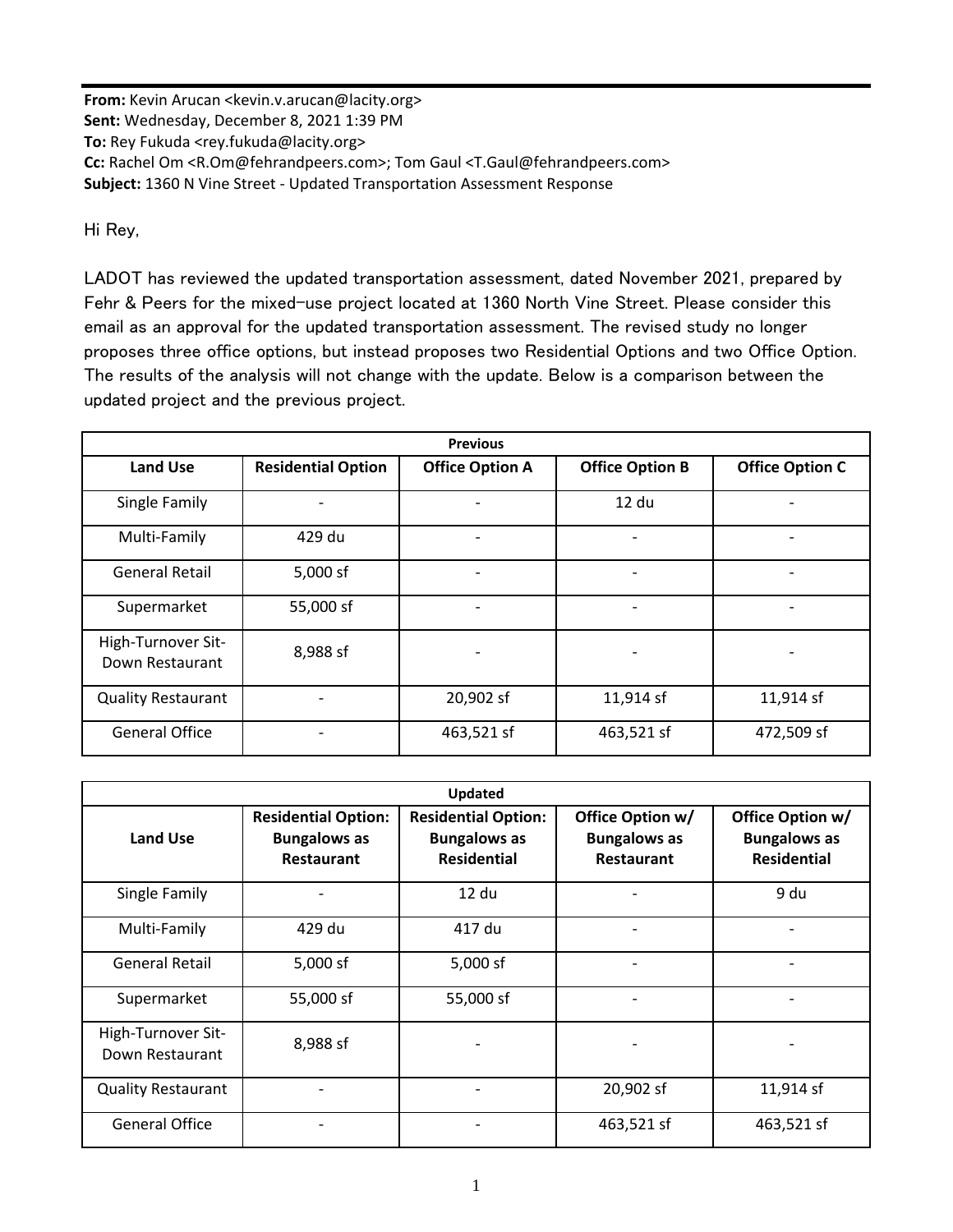The Residential Option, regardless of either alternatives, would be providing a total of 764 parking stalls in four levels of subterranean parking. The Office Option, if the bungalows are rehabilitated as quality restaurant, would be providing 1,693 parking stalls in eight levels of subterranean parking. If however, the bungalows are rehabilitated as residential units, the Office Option would provide 1,705 parking stalls in eight levels of subterranean parking. The Project proposes three driveway scenarios as summarized below:

- The Vine & De Longpre Driveways Scenario would provide vehicle access with a rightin/right-out driveway on Vine Street and an all-way access driveway on De Longpre Avenue. This driveways scenario is analyzed for the Residential Option and Office Option.
- The Afton & De Longpre Driveways Scenario would provide vehicle access with all-access driveways on Afton Place and De Longpre Avenue. This driveways scenario is analyzed for the Office Option.
- The Afton Cul-de-sac & De Longpre Driveways Scenario would provide vehicle access with all access driveways on Afton Place and De Longpre Avenue with a cul-de-sac, or street closure to through traffic, directly east of the driveway on Afton Place. This driveways scenario is analyzed for the Office Option.

As previously stated, LADOT has reviewed and considers the updated transportation assessment acceptable. All of the conditions of DOT's previous letter, dated November 2, 2020, shall remain in effect.

Please let me know if there are any questions or concerns.

Thanks, Kevin

--

Note: I will be available via email Monday through Thursday.